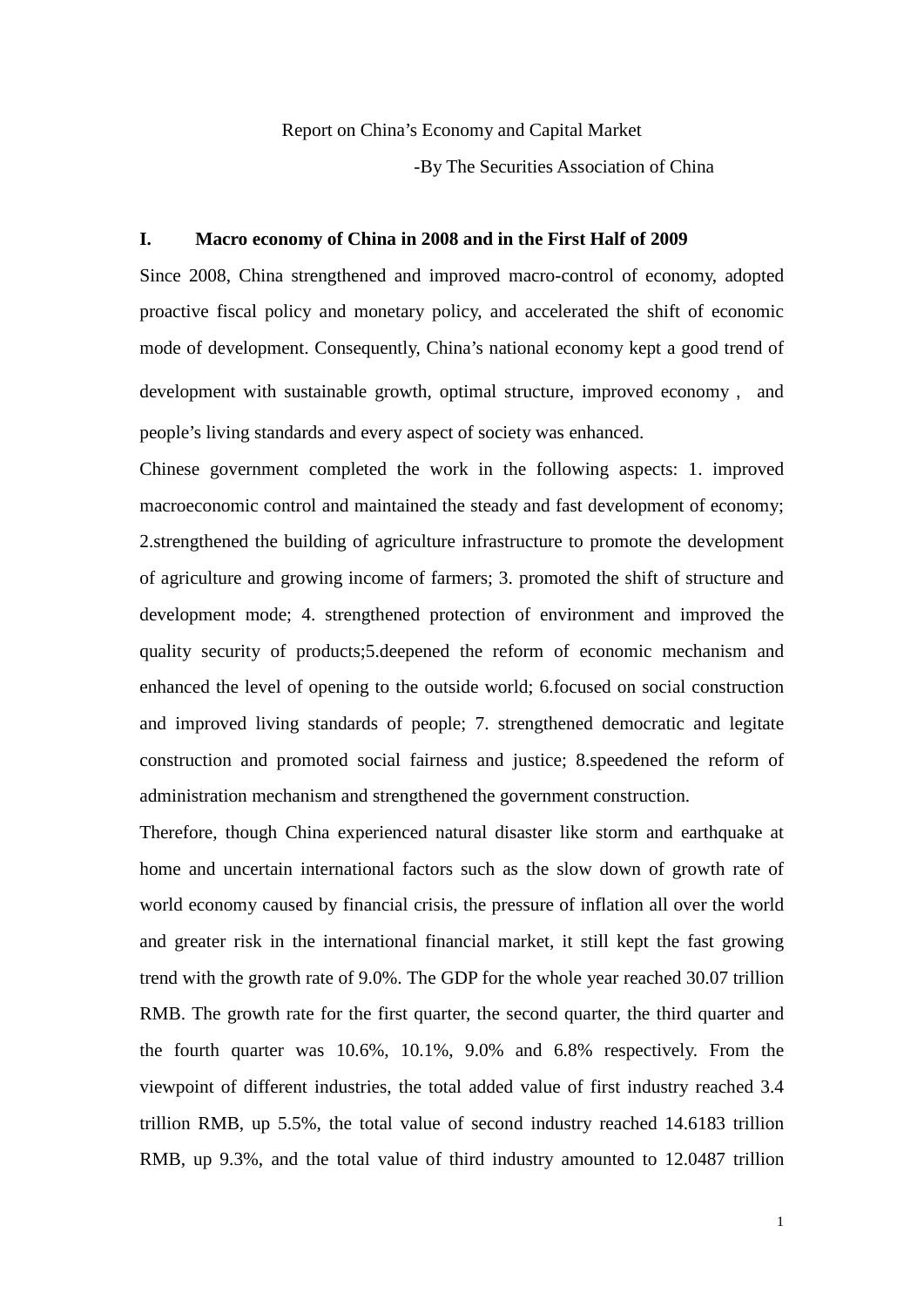RMB, up 9.5%.

The performance of China's macro economy demonstrated the following characteristics:

- 1. The agricultural production kept steady development and increased food production was achieved for five consecutive years. The total food output for the whole year aggregated to 528.5 million tons, up 5.4% over last year with 26.9 million tons more and increased for five consecutive years.
- 2. The growth of industrial production slowed down and the growth rate of enterprises' profit decreased. The value added of all state-owned enterprises and non-state owned enterprises with average annual sales income above 5 billion Yuan grew 12.9% over last year and the growth rate dropped 5.6% over last year. From the viewpoint of different ownership, the value added of state-owned and state-controlled enterprises grew 9.1%; the value added of collective enterprises grew 8.1%, the value added of shareholding enterprises grew 15% and that of foreign enterprises and enterprises owned by Hong Kong, Taiwan and Macao grew 9.9%. Heavy industry grew by 13.2% and light industry grew by 12.3%. The five industries with most profit achieved are the following: petrol and natural gas, coal mining and, manufacture of communication transportation equipment, manufacture of chemical material and chemical products, melting and processing of black metal.

3. The sales of domestic market kept fast increase and the urban and rural consumption enjoyed robust growth.

The total retail sales of social consumer products amounted to 10.85 trillion RMB, an increase of 21.6% over last year and 4.8 points more in the growth rate. The retail sales of urban consumer products reached 7.37 trillion RMB, an increase of 22.1% and 4.9 points over last year; The retail sales of rural consumer products reached 3.48 trillion RMB, an increase of 20.7% and 4.9 points over last year. The wholesale and retail sales of consumer products aggregated to 9.12 trillion RMB, an increase of 21.5%; the retail sales of catering industry reached 1.54 trillion RMB, an increase of 24.75.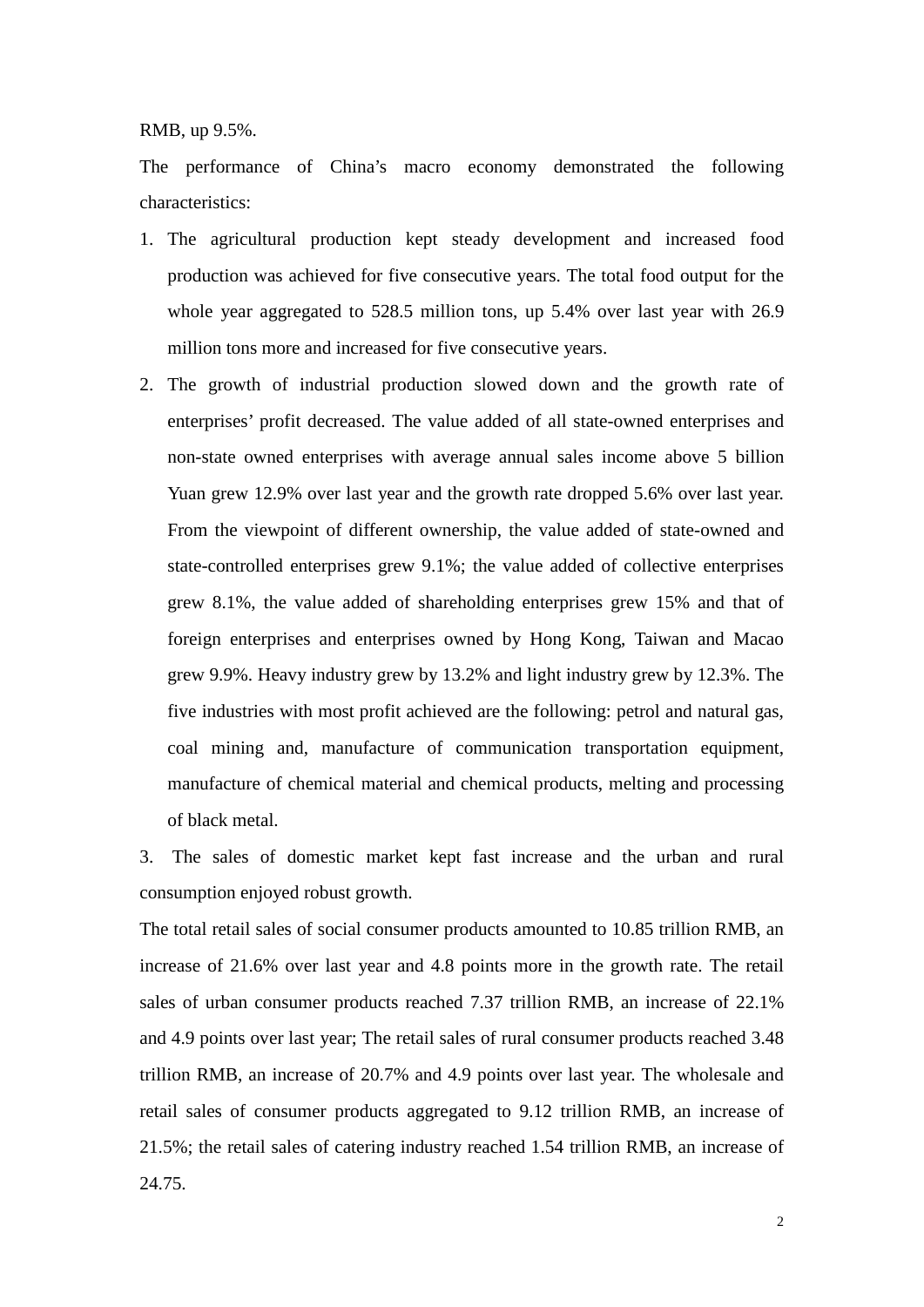4. The investment maintained fast growth and the investment structure were improved to some extent.

The investment of fixed asset of the whole society reached 17.22 trillion RMB, up 25.5% over last year and the growth rate grew 0.7%. Among which, A total of 14.81 trillion RMB was invested in urban fixed asset, up 26.1% and 0.3 point more than that of last year; 2.41 trillion RMB was invested in rural fixed asset , up 21.5%. Among urban investment, 225.6 billion RMB was invested in first industry, up 54.5% over last year; 6.50 trillion RMB was invested in second industry, up 28.0%; 8.08 trillion RMB was invested in the third industry, up 24.1%.

5. The growth rate of CPI experienced ups and downs, and kept a steady growth in the second half of the year. The residential consumer price for the whole year grew by 5.9%, up 1.1 points over last year. The price in urban area grew 5.6% and in rural area grew 6.5%.

6. The import and export for the whole year maintained fast and steady

growth and the growth rate for the fourth quarter declined largely. The total volume of import and export for the whole year reached \$2.56 trillion, an increase of 17.8% over last year. Among which, the volume of export was \$1.43 trillion, an increase of 17.2% and the volume of import was \$1.13 trillion, an increase of 18.5%. The trading surplus was \$ 295.5 billion, 32.8 billion more than that of last year. Affected by shrinked demand of international market and sharp decline of international raw product, the import for the fourth quarter dropped 8.8% over the same period of last year and the export for the fourth quarter grew by 4.3% over the same period of last year. The total value of foreign capital actually used in the past year reached 92.39 USD, an increase of 23.6% than that of last year. The foreign exchange reserve amounted to 1.95 trillion RMB by the end of 2008, an increase of 27.3% than that of last year.

7. The number of new jobs added in the urban and rural area kept steady

in general and the income of urban and rural residents continued to increase. A total of 11.13 million new jobs were created in urban and rural area for the whole year, and the registered unemployment rate in urban and rural area by the end of last year was 4.2%, up 0.2% over the end of last year. Per Capital disposable income in urban and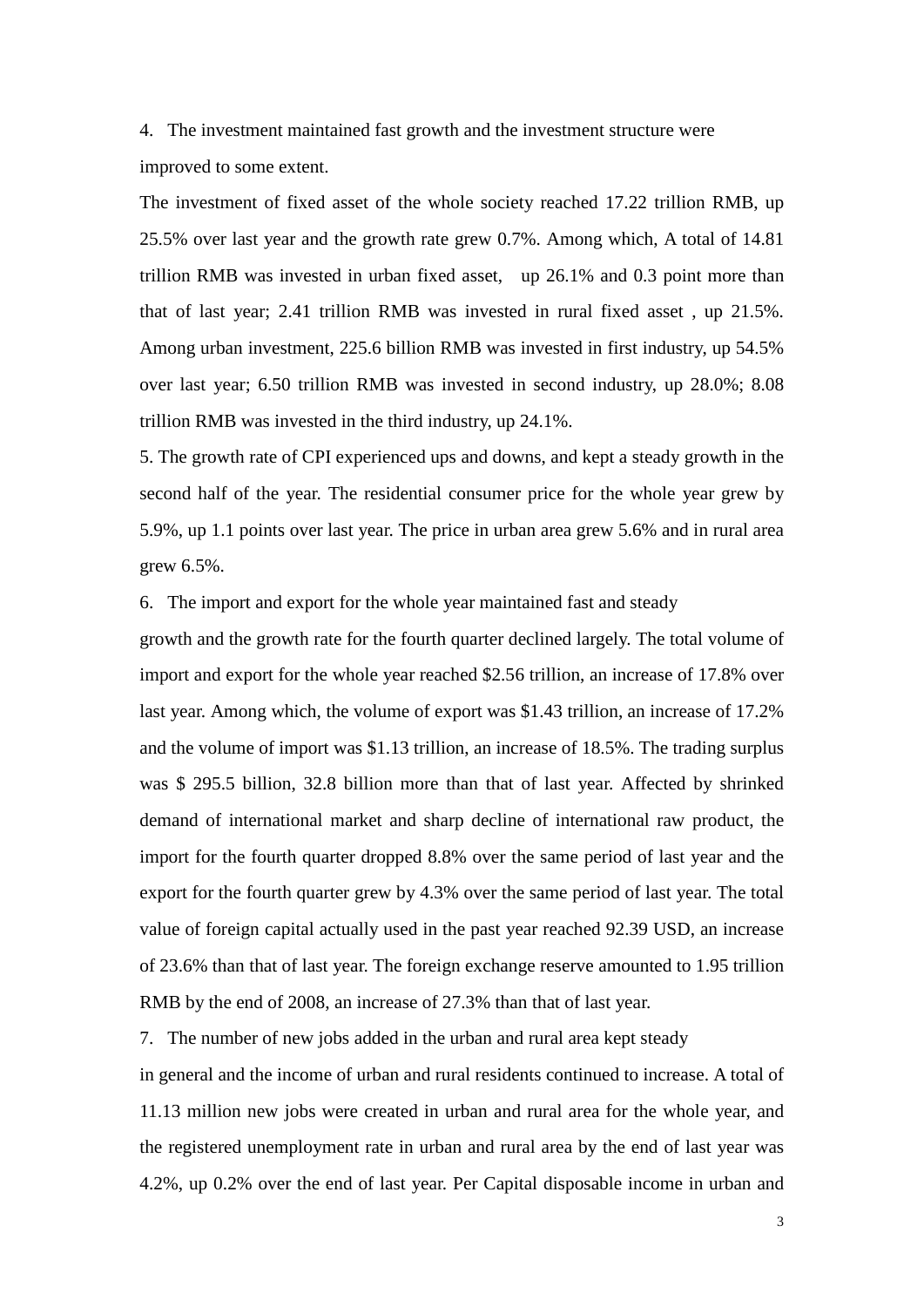rural area for the whole year reached 15781 RMB, an increase of 14.5% over last year and an actual increase of 8.4% adjusted for the effect of price. Per capita net income of rural residents reached 4761 RMB, an increase of 15%, and the actual increase was 8.0% adjusted for the effect of price. The balance of residential savings deposits by the end of last year amounted to 21.8 trillion RMB, 4.53 trillion RMB more than that of last year.

8. The growth rate of broad money supply increased and the amount of

outstanding loans grew largely. By the end of last year, The balance of broad money (M2) was 47.5 trillion RMB, an increase of 17.8%, 1.1 points more than that of last year; The balance of narrow money (M1) reached 16.6 trillion RMB, an increase of 9.1% and 12.0 pints down over last year; The balance of money in circulation (M0) was 3.4 trillion RMB, an increase of 12.7% and 0.6 point more than that of last year. The balance of loans issued by financial institutions amounted to 30.34trillion RMB, 4.91 trillion RMB more than that in the beginning of the year,; the balance of savings deposits reached 46.62 trillion RMB, an increase of 7.69 trillion RMB than that in the beginning of the year. The money in circulation for the whole year reached 384.4 billion RMB, 54.1 billion RMB more than that of last year.

In 2009, the demand of international market continued to shrink and the trend of deflation began across the world, the trade protection began to resume and uncertain factors increased remarkably. Affected by international financial crisis, the growth rate of China's economy slowed down continuously, there appeared more factors leading to income decrease and expenditure increase in fiscal revenue and more difficulties in keeping the steady development of agriculture and sustainable increase of farmers' income. Under the new circumstance both home and abroad, Chinese government attached great importance to adjust the decline of growth rate of economy, to expand domestic demand, to increase effective demand , to strengthen the role of domestic demand in promoting the growth of economy, to expand government investment on a large scale and to reduce structural tax; to implement the plan of adjusting and revitalizing industry and improving the competitive edge of national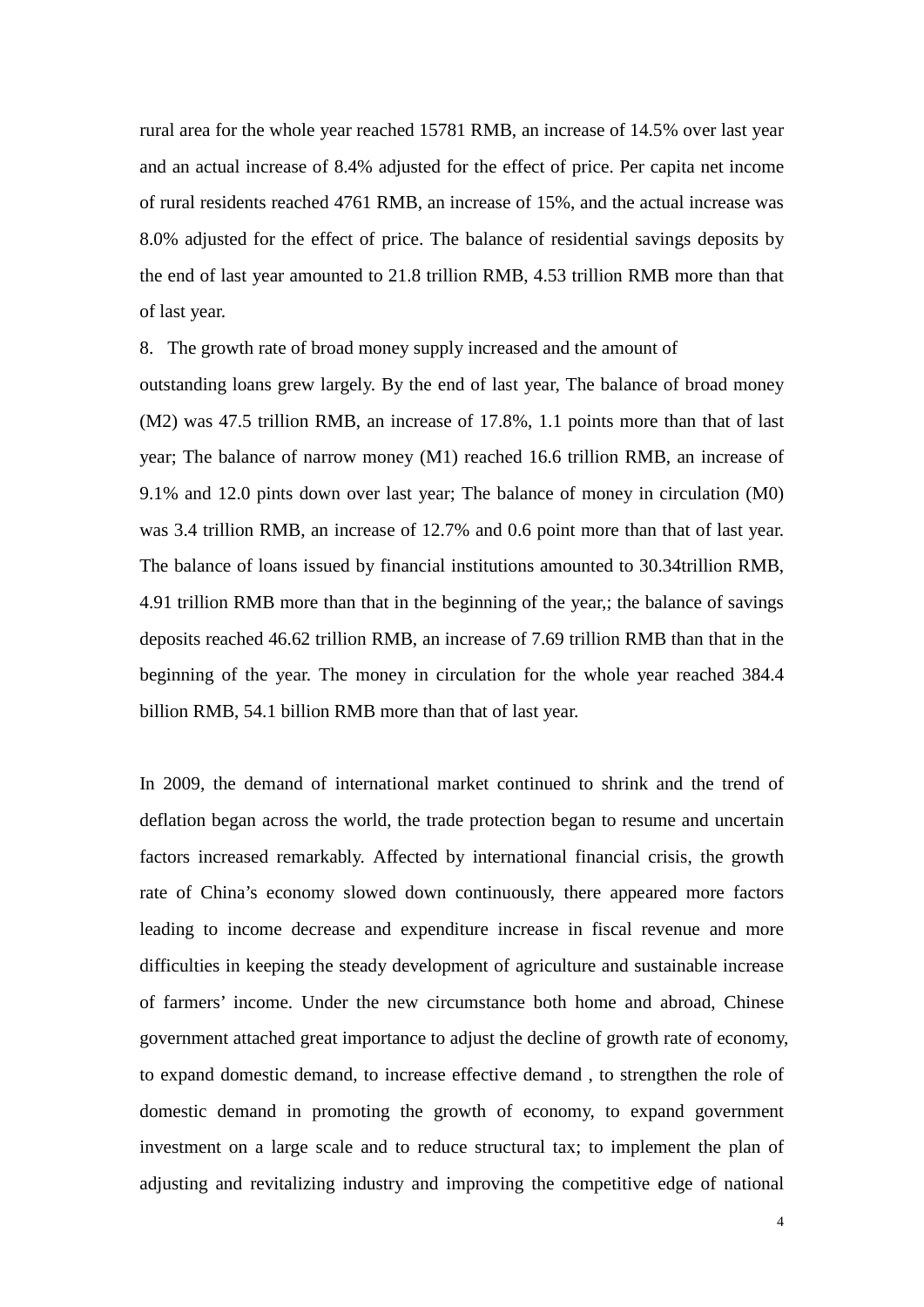economy. Chinese government adopted a plan of investing 4 trillion RMB within 2 years, among which 1.18 trillion RMB was from the central government, In general, China's macro economy is developing as expected and kept the trend of steady and faster development. As more and more active factors appeared in the economy operation, national economy started to resume.

The performance of China's macro economy in the first half of 2009 demonstrated the following characteristics:

The GDP in the first half of the year reached 13.99 trillion RMB, up 7.1% over the same period of last year, 1.0 points faster than that of first quarter. The growth rate for the first quarter and the second quarter was 6.1% and 7.9% respectively. The value added in the first industry was 1.2 trillion RMB, an increase of 3.8%; the value added in the second industry was 7 trillion RMB, an increase of 6.6%, and the value added in the third industry was 5.77 trillion RMB, an increase of 8.3%.

1. Summer harvest was realized for 6 consecutive years and the growth

of stockbreeding production remained steady. The amount of summer food production reached 123.35 million tons with an increase of 2.2% and 2.6 million tons more than that of last year. The production increased for 6 years.

2. The growth of industrial production was accelerated and the decline of

industrial profit was slowed down. The value added of all state-owned enterprises and non-state owned enterprises with average annual sales income above 5 billion Yuan grew by 7.0% than the same period of last year( The number is 10.7% for June). The growth rate for the first quarter and the second quarter was 5.1% and 9.1% respectively.

3. The investment in fixed asset grew fast and the investment structure

was improved to some extent. In the first half of 2009, 9.13 trillion RMB was invested in fixed asset for the whole society, with an increase of 33.5% and 7.2 points than the same period of last year.

4. The sales of domestic market grew rapidly and steadily and the growth

in rural area was faster than that in urban area. The total retail sales of social consumer products reached 5.87 trillion RMB with an increase of 15.0% over the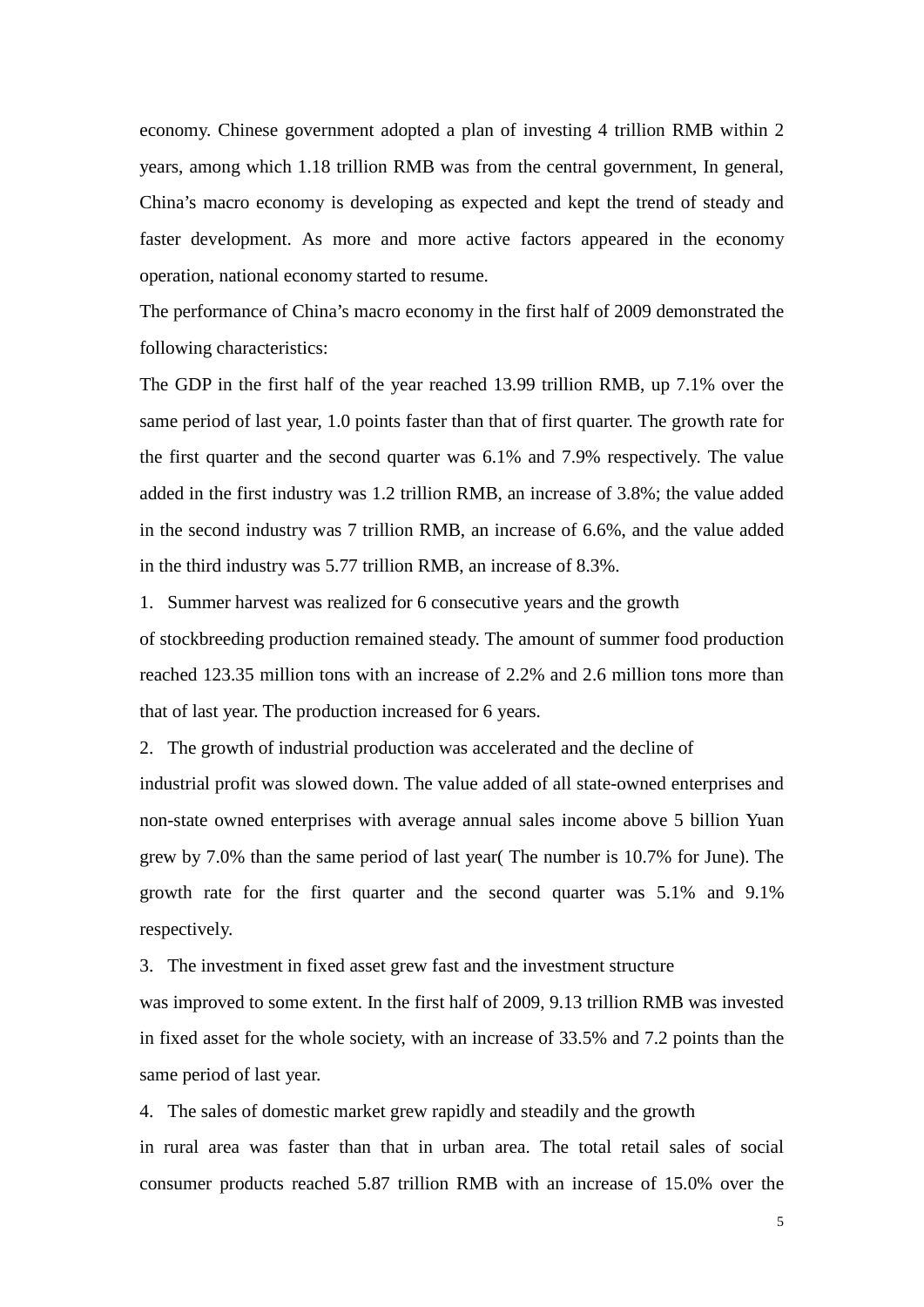same period of last year, and the actual increase was 16.6% adjusted for the effect of price, 3.7 points more than that of the same period of last year.

5. The CPI continued to fall and the production price declined sharply

over the same period of last year. The residential consumer price for the whole year posted a decrease of 1.1% for the first half of 2009 (In June, the growth rate was down 1.7% from the same period of last year).

6. The foreign trade continued to decrease sharply and the trading

surplus declined a little. In the first half of 2009, the total volume of import and export was 946.1 billion US \$ with a decrease of 23.5% than the same of last year. Among which, the volume of import was US\$ 521.5 billion, a decrease of 21.8%; the volume of export was 424.6 billion RMB, a decrease of 25.4%. The trading surplus was US\$ 96.9 billion, a decrease of US \$2.1 billion than the same period of last year.

7. The rural and urban residential income continued to grow and the

transferred income increased greatly. In the first half of 2009, the per capita total income for rural and urban residential household was RMB9667. The per capita disposable income was RMB 8856 with a decrease of 9.8% that the same period of last year and an actual increase of 11.2% adjusted by the effect of price.

8. The money supply grew fast and the loans issued by financial institutions increased remarkably. By the end of June, the balance of broad money supply (M2) reached 56.9 trillion RMB, an increase of 28.5% than the same period of last year and 10.6 point more than that in the end of last year. The balance of narrow money supply (M1) reached 19.3 trillion RMB, an increase of 24.8% than the same period of last year, 15.7 points more than that in the end of last year. The balance of money in circulation (Mo) reached 3.4 trillion RMB, an increase of 11.5%, 1.2 points down from the same period of last year. The RMB loans issued by financial institutions reached 37.7 trillion RMB, an increase of 7.4 trillion RMB than that in the beginning of the year; the savings deposits reached 56.6 trillion RMB, an increase of 10.0 trillion RMB. The outstanding loans added in the first half of 2009 reached 7.37 trillion RMB, the largest ever than any year in the history.

At present, there still existed much difficulties and challenges in the development of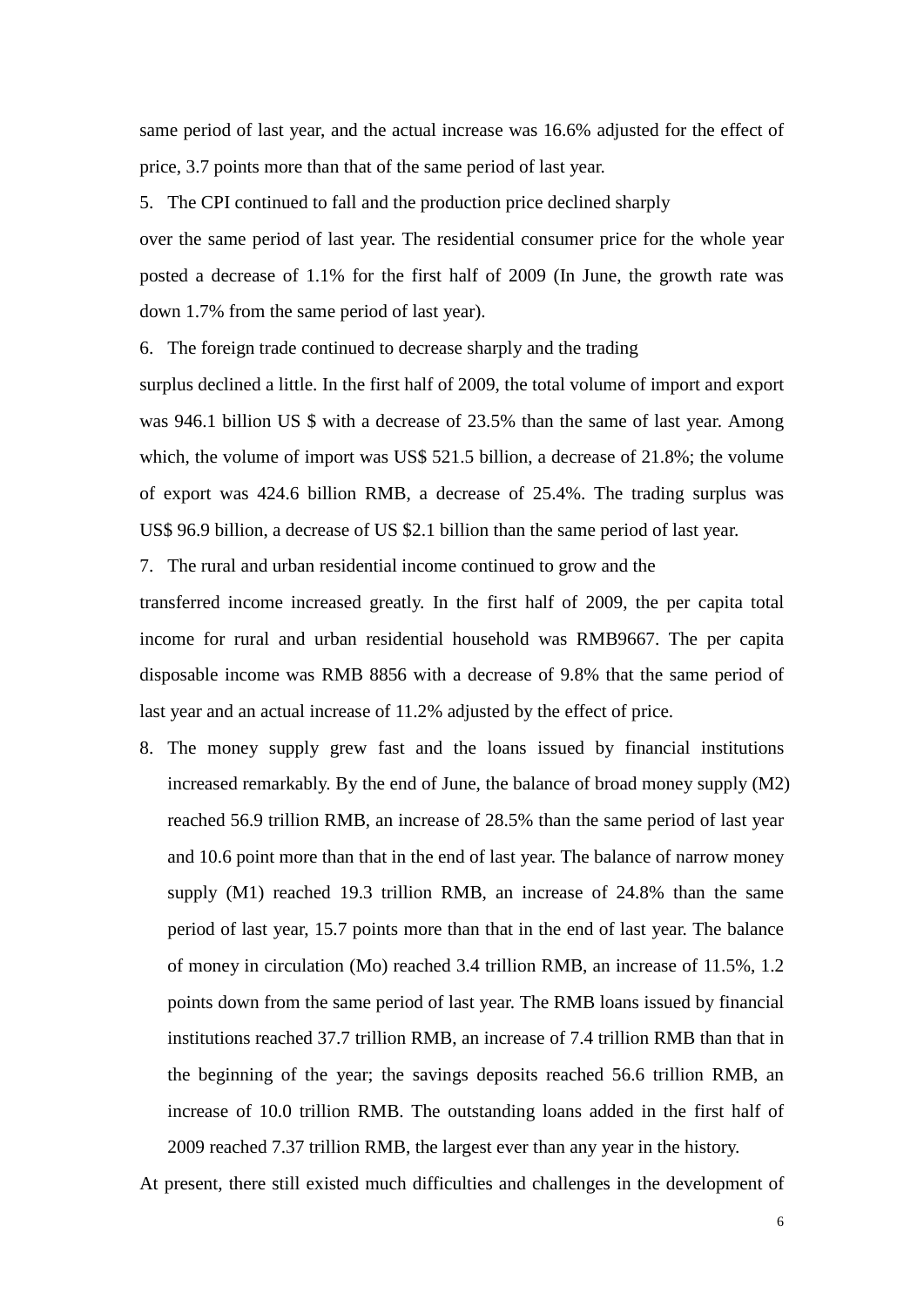economy, such as the foundation for the recovery of national economy was not solid, the trend of recovery was not steady, and the pattern of resume was not balanced and much uncertain and unsteady factors still existed in the course of recovery. At the next stage, Chinese government will continue to carry out scientific view of development, to adopt active fiscal policy and moderately loosen monetary policy, to carry out package plan in dealing with international crisis, to improve the pertinence, effectiveness and sustainableness of policy, to reinforce and develop the tendency of economy recovery, to pay more attention to improvement and guarantee of people's living standards, to promote the structural adjustment and self innovation, to develop new growth points rapidly, to improve the quality of economy recovery, and to keep the steady and fast development of national economy.

#### **II. China's Capital Market in 2008 and in the First Half of 2009**

Since 2008, under the guidance of Opinion on Reform and Steady Development of Capital Market by National Council, China continued to strengthen fundamental mechanism construction of capital market, to guarantee the steady operation of market, to improve the quality of listed companies, to develop institutional investors, to reinforce market regulation, to promote the healthy development of main body of market, to solve the problems affecting the healthy development of market left over by history, to promote the reform of stock offering mechanism, the construction of market system and the innovation of product and business, to develop futures market steadily, to strengthen market supervision overall, to propel the liberation of capital market and securities industries so that new progress was achieved in the building of capital market.

Since 2009, great changes took place in the domestic and foreign environment during the reform and development of capital market, impacted and affected by various factors of both international and domestic economy, the market situation become more complicated and the task of promoting reform and development become tougher. Yet, in general, the foundation and impetus for the healthy development of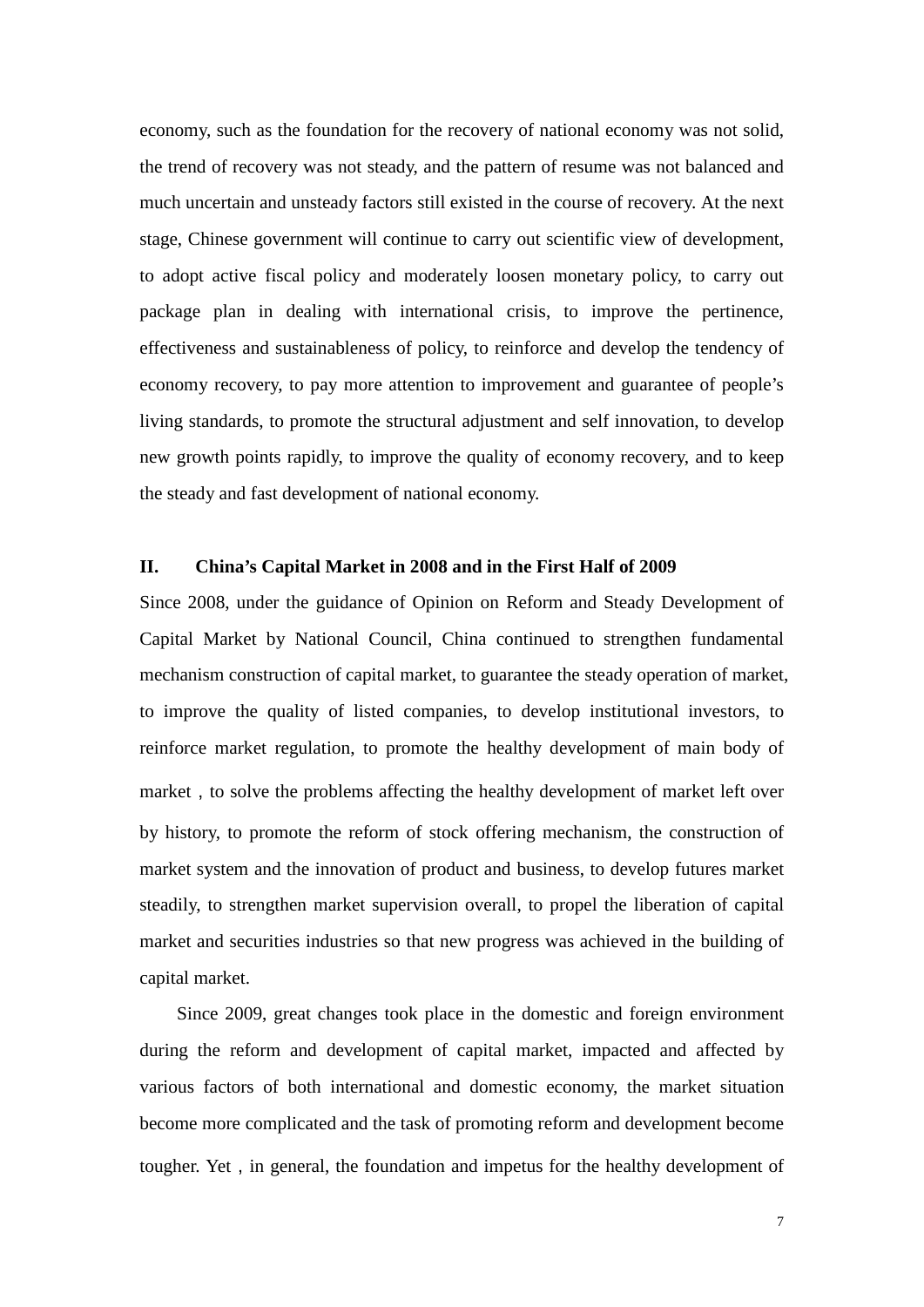Chinese capital market did not change, the macro economic foundation to support the healthy development of capital market still existed, the condition of system for the healthy development of capital market already came into being, there appeared many favorable condition for the development of capital market. Under the new situation, China will focus on the steady and healthy development of capital market, to promote the development of capital market and to strengthen the foundation for the development.

The general situation of the development of China's capital market is as following,

## **1. The stock market started to recovery after sharp decline and the valuation of the market become reasonable**

China's stock market declined sharply in 2008. Shanghai Composite Index posed a decrease of 65.39% compared to the beginning of the year and closed at 1820.81 points while Shenzhen Constituent Index posted a decrease of 63.36% compared to the beginning of the year and closed at 6485.81 points. With the recovery of China's economy, the stock market began to rally since 2009. Shanghai Composite Index climbed to 2959.36 points with an increase of 62.53% over the beginning of 2009 and Shenzhen Compound Index rebounded to 7931.13 points with an increase of 78.34%. The average daily trading volume grew from 108.58 billion RMB in 2008 to 210.30 billion RMB in the end of June of 2009 with an increase of 93.68%. The trading volume increased largely.

As of June 30, 2009, there are 1709 listed companies in Shanghai Stock Exchange and Shenzhen Stock exchange, 77 more than that in the end of 2007. Due to the sharp decline of stock market in 2008, the total capitalization and current capitalization of the stock market reached 14.83 trillion RMB and 4.43 trillion RMB as of the end of last year, down 54.66% and 52.42% over the same period of last year, shrinked sharply in the scale. In the first half of 2009, the market capitalization and capitalization in circulation of China's stock market amounted to 24.42 trillion RMB and 8.89 trillion RMB by the end of June owing to the rally of the stock market, 9.59 trillion RMB and 4.55 trillion RMB more than that in the end of 2008, up 64.67% and 102.71% respectively.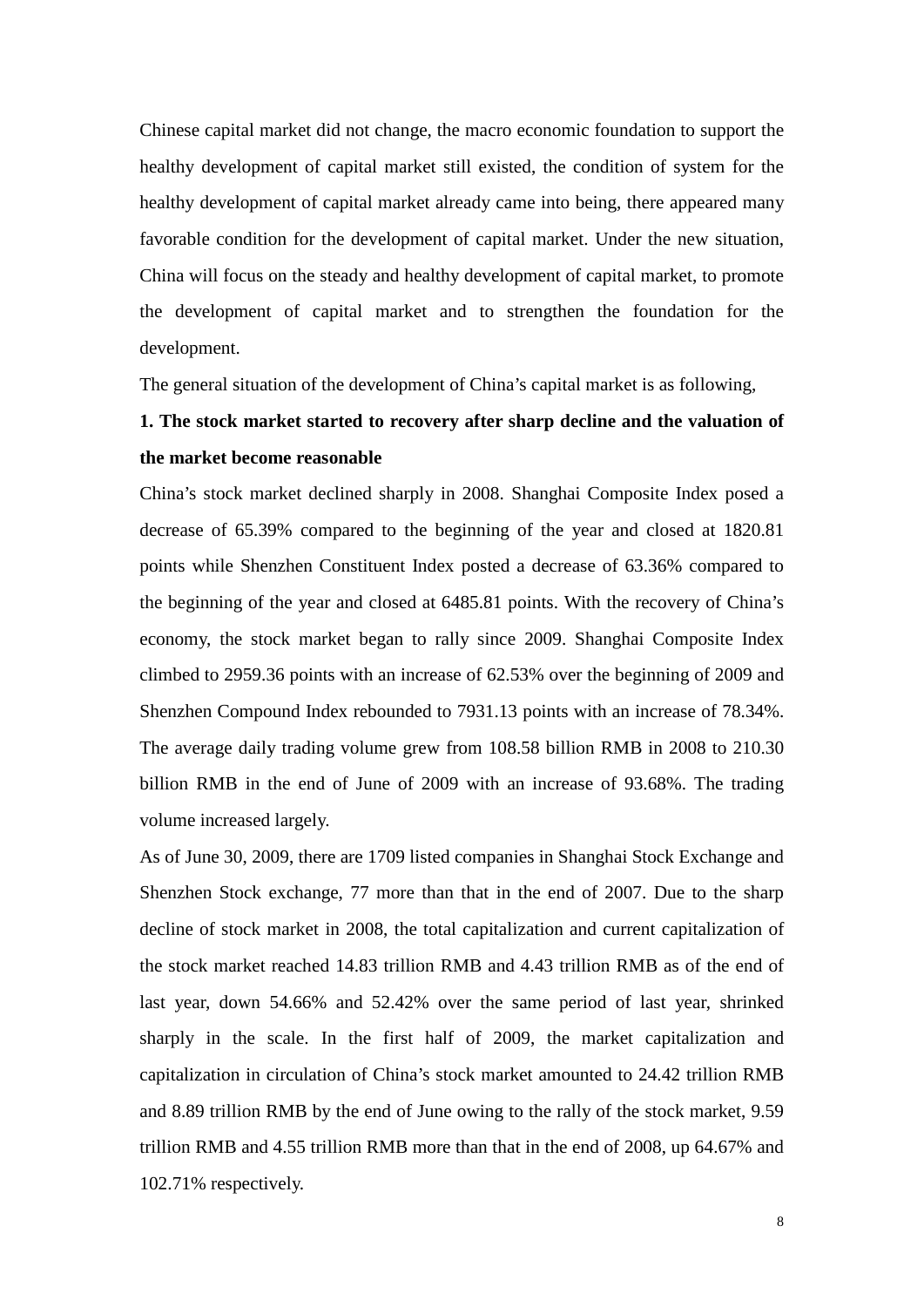## **2.The scale of capital raised shrinked a little and the role of direct financing in the allocation of social fund become more and more important**

With the slump of the stock market in 2008, Chinese government took strong measures to avoid oversupply of the market by suspending the approval of IPO, so that the scale of direct financing shrinked a little. The total volume of capital raised by stock issuing and placement reached 421.6 billion RMB, 427 billion RMB less than that of last year. Among which, the number of A shares outstanding (including additional offer and convertible bonds) was 228, the number of right shares was 8, and the amount of capital raised amounted to 416.2 billion RMB, a decrease of 46.14% over the same period of last year, and total volume of capital raised by IPO reached 103.4 billion RMB; the number of H shares outstanding was 29, and the amount of capital raised reached 62.6 billion RMB, 7.8 billion RMB less than that of last year. In the first half of 2009, the total amount of capital raised in domestic and international market was 267.9 billion RMB, 36 billion RMB more than that of same period of last year, an increase of 15.52%, and the amount of capital raised turned to grow steadily from the decline. The role of direct financing in the allocation of social capital become more and more significant, the total volume of capital by direct financing reached 105.1 billion RMB, the percentage of financing by issuing stock and bond rose remarkably, diversified ways of financing coexisted in domestic market.

# **3. The structure of listed companies was improved remarkably and their quality were enhanced steadily**

Since 2008, more and more large and good enterprises were listed in the stock exchange, blue chips take the leading position in the stock market, and a number of listed companies with strong abilities of earning profit become the main force in the market.

At the same time, with the faster pace of listing of big and medium sized enterprises and non-tradable shares began to be traded in the market, by strengthening the corporate governance and information disclosure of listed companies, the mechanism construction of listed companies was reinforced and the quality of listed companies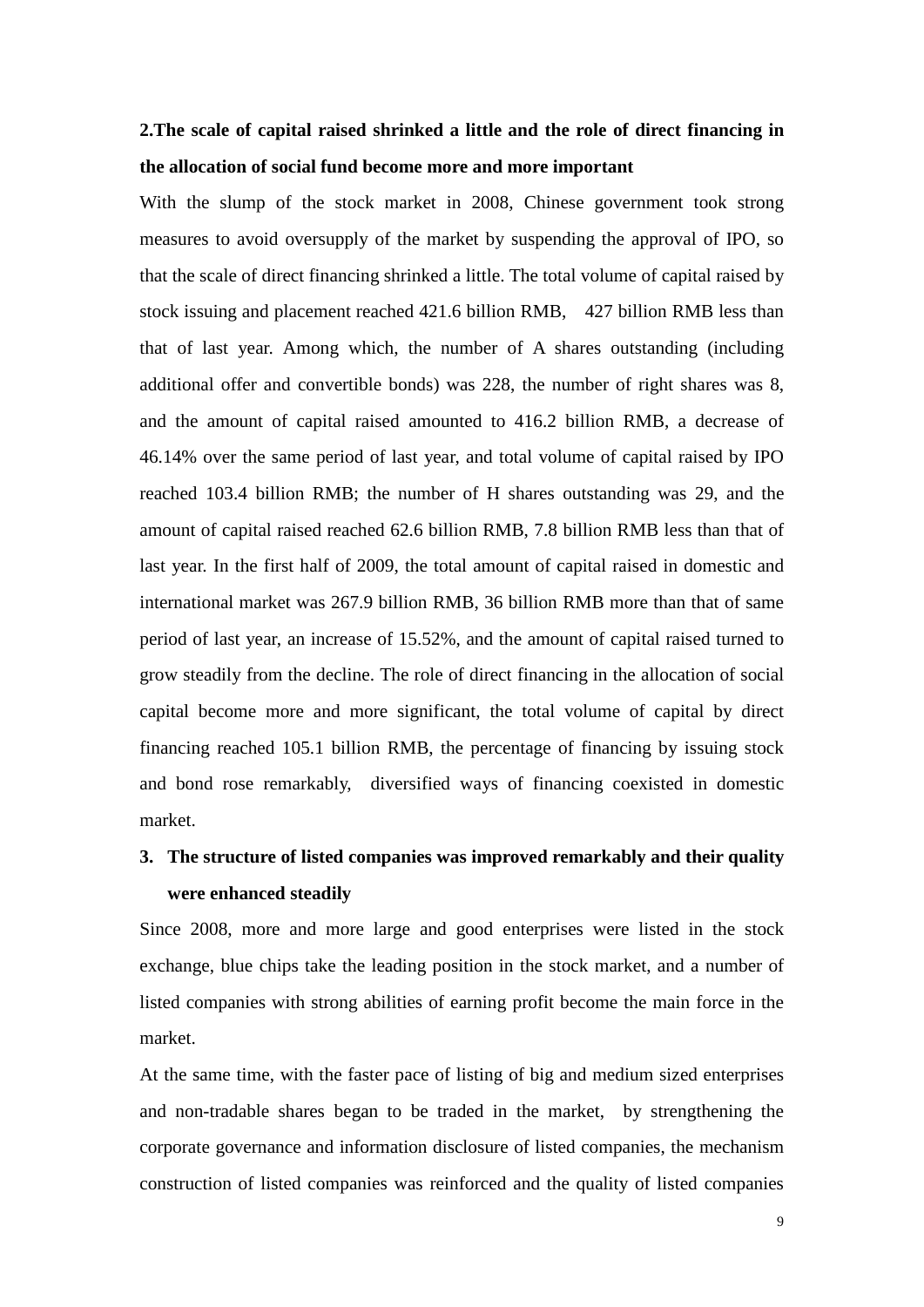was improved.

#### **4. The group of institutional investors is expanding continuously**

In the past few decades, the group of institutional investors developed rapidly. As of June 30, 2009, there are a total o f 536 funds (including 10 QDII funds), among which 126 were newly initiated in 2008 and 71 was founded in the first half of 2009. The total volume of asset under management reached 2.15 trillion RMB, down 34.45% from that in 2007, the total volume of asset under management amounted to 103.1 billion RMB, up 46.03% from that of 70.6 billion RMB in the same period of last year. The total accounts held by fund holders were 175 million. Fund investing become the important way of financing for social investors.

# **5. The bond market developed deeply and the way of financing by issuing bonds become active**

Since 2008, China's bond market developed deeply. The scale of bond market was expanded remarkably. The way of financing by issuing bonds become active and the types of bonds become more diversified while the percentage of long term funds grew substantially. The total volume of bonds outstanding reached 7.25 trillion RMB, and the existing volume of bonds in the secondary market grew steadily and reached 18.95 trillion RMB by the end of last year. In the first half of 2009 , the total volume of bonds outstanding reached 3.43 trillion RMB, a decrease of 15.53% over the same period of last year, and the existing volume of bonds in the secondary market was 23.49 trillion RMB, an increase of 23.96% over the end of 2008.

# **6. The structure of futures market was optimized further and foundation for the development of market was strengthened**

The golden futures was listed in the stock exchange in 2008, and the types of futures products in futures market were improved continuously. The total trading volume in the futures market reached 1.364 billion hands in 2008, and the trading value reached 70 trillion RMB with 30 trillion RMB more than that in the same period of last year, hitting the historical new high; the trading volume of futures contract reached 578 million hands and the trading value reached 3549.3 trillion RMB in the first half of 2009, an increase of 45.58% and 40.86% over the same period of last year. The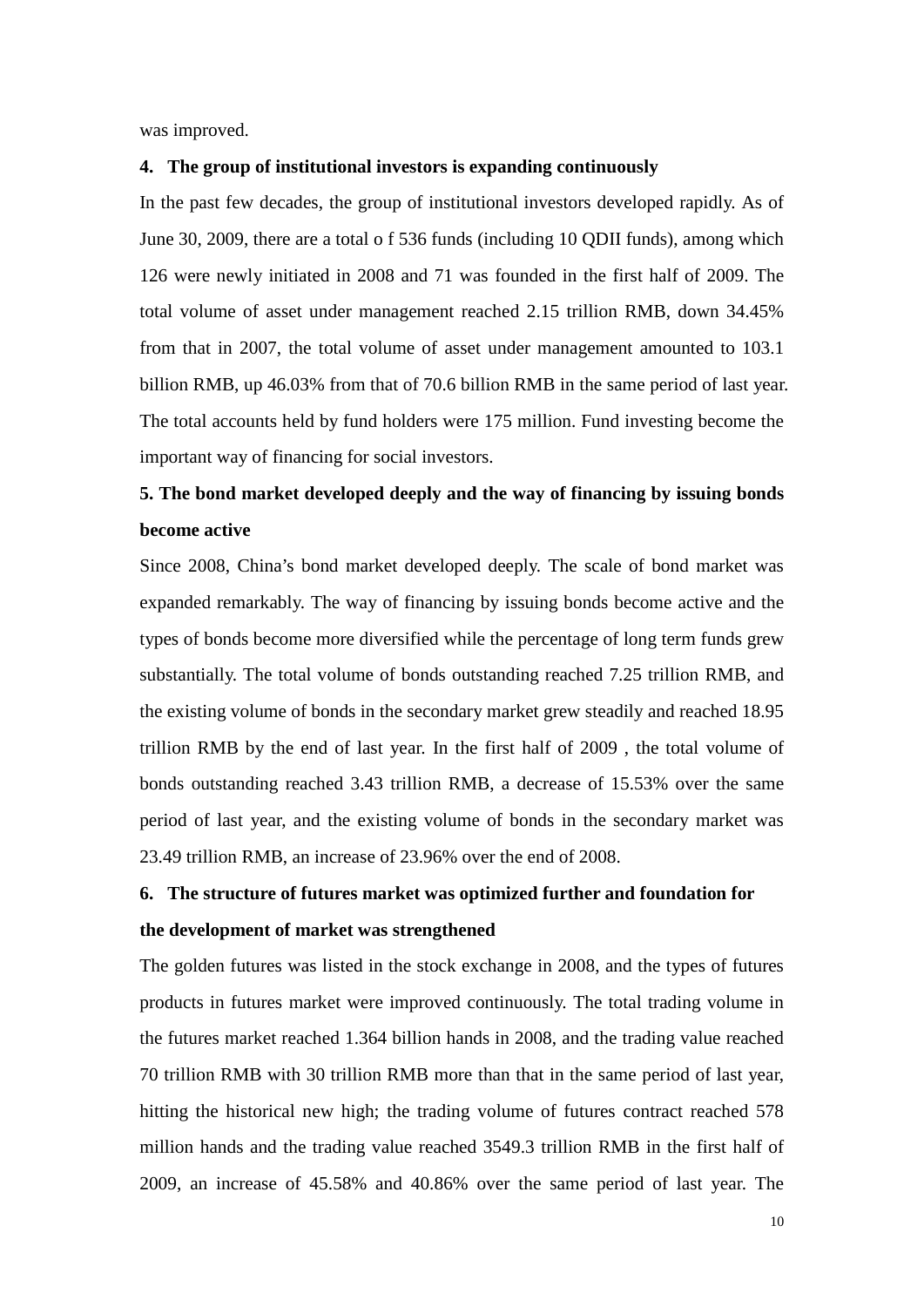futures market kept growing rapidly.

The preparation work for the futures index was propelled steadily and the relative regulatory and technical work have also been completed. The approval of futures business licenses for intermediate institutions have also been carried out orderly. The regulatory framework has also been improved continuously, and the regulation coordination mechanism across the markets of stocks and futures indexes has been established. And the surveillance and supervision system for the Operation of futures market was set up. The foundation for the development of futures market was strengthened further.

### **7. The construction of fundamental mechanism of the capital market was**

#### **promoted steadily**

1). To solidate the market foundation and to promote the steady development of market.

2). To strengthen the legislative mechanism and to punish illegal behavior severely.

### **8. Risk disclosure and investors education were reinforced**

With the continuous rally of the stock index in 2006 and 2007, the stock market became booming unprecedentedly and a great number of investors started to invest in the stock market. But with the sharp decline of the indexes in 2008, the market experienced great ups and downs, which required the investors education to be strengthened and to prevent risk. Hence, China Securities Regulatory Commission made arrangement for investor's education and to warn investors of market risks.

### **9. The opening of China's capital market was promoted steadily**

Since 2008, China supported domestic corporation and institutional investors to enter international market. The pilot work on QDII (Qualified Domestic Institutional Investor) was carried out steadily. At present, there are 21 fund management companies, 9 securities firms which obtained the licenses for QDII business, and 11 QDII funds and one QDII collective plans were approved. Among which, the public offering of the collective plans for 10 QDII funds and 1 QDII plan were already completed, and the scale of proceeds raised amounted to 110.18 billion RMB.

In 2008, 8 securities companies, 6 futures companies were approved by Chinese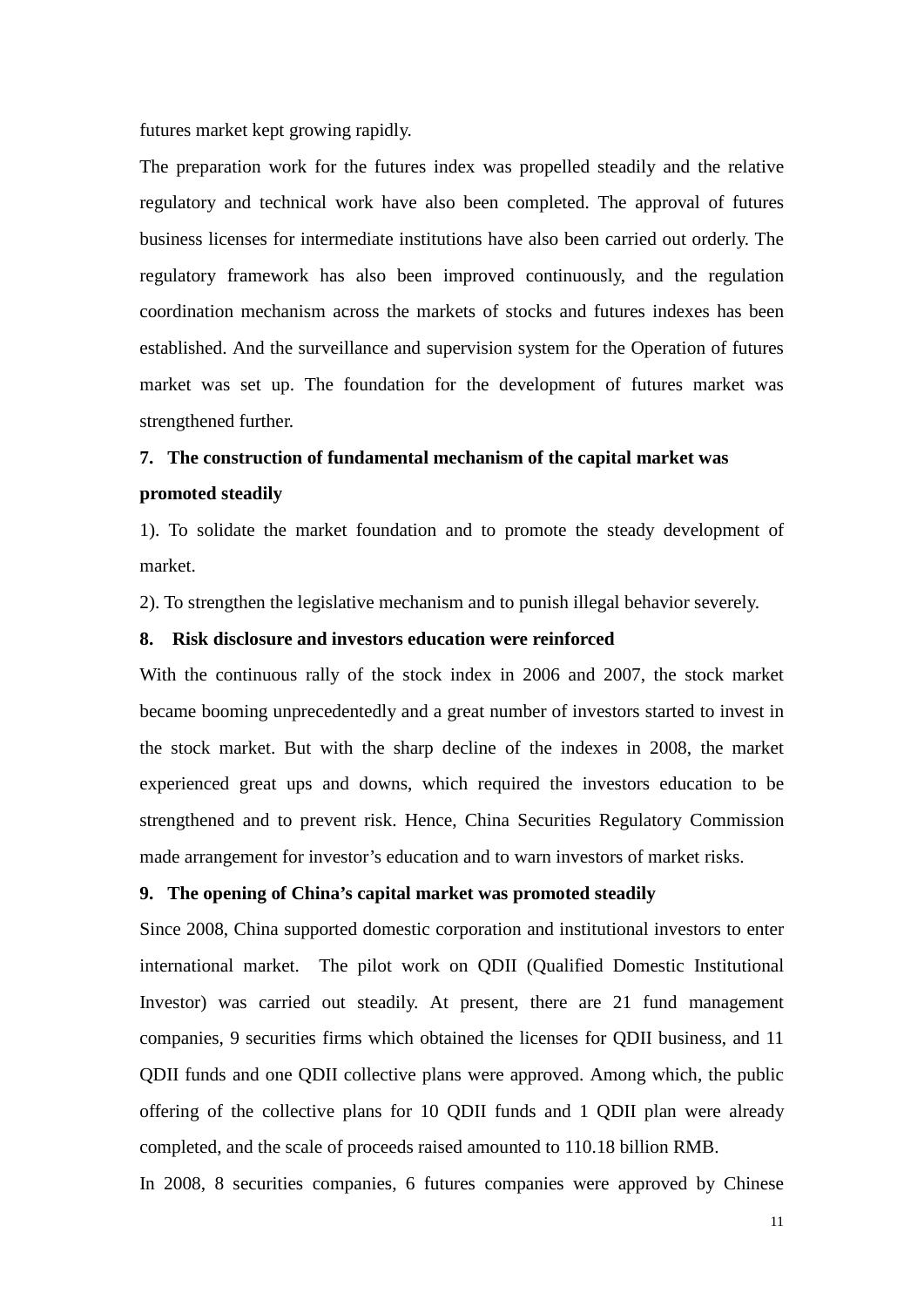government to establish branch offices in Hong Kong, the rules on securities companies with equities held by foreign capital were also revised and published. The approval of joint adventure securities companies was resumed and their business scope was expanded. The investment quota for QFII(Qualified Foreign Institutional Investors) was expanded to US\$ 30 billion. As of the end of June, 2009, the quota already used by QFII reached US\$10.77 billion.

## **III. Outlook of China's Capital Market**

In retrospect, the rapid development of China's capital market was attributed to the sustainable, steady and healthy development of China's economy on one hand, on the other hand, it also benefited from the gradual progress of market reform and the combination of market experience of emerged market with China's national conditions. After the building of the capital market in the past ten years, especially in the past five years, China's capital market achieved great breakthrough and played an increasingly more significant role in the development of China's society. Precious experience was accumulated in the process and will lay a good foundation for the further promotion of the reform and development of China's capital market. Since 2008, affected and influenced by the various international and domestic factors, the situation of China's capital market become more complicated and the task of reform and development become tougher. Yet, there still existed many favorable conditions in the development of China's capital market, it still stands at the crucial period with strategic opportunities: with the implementation of the policy of "Guarantee growth, expand domestic demand and adjust the structure" by Chinese government, great support will be provided to the development of China's capital market, the active effect of the construction of fundamental mechanism solided the internal basis of China's market; the fundamental and tendency of China's economy did not change, the positive trend of the market did not change, the reasonable demand of economic entities were satisfied and will provide impetus for the development of capital market; and the change of market environment also provide opportunity for the structure adjustment and function improvement of China's capital market.